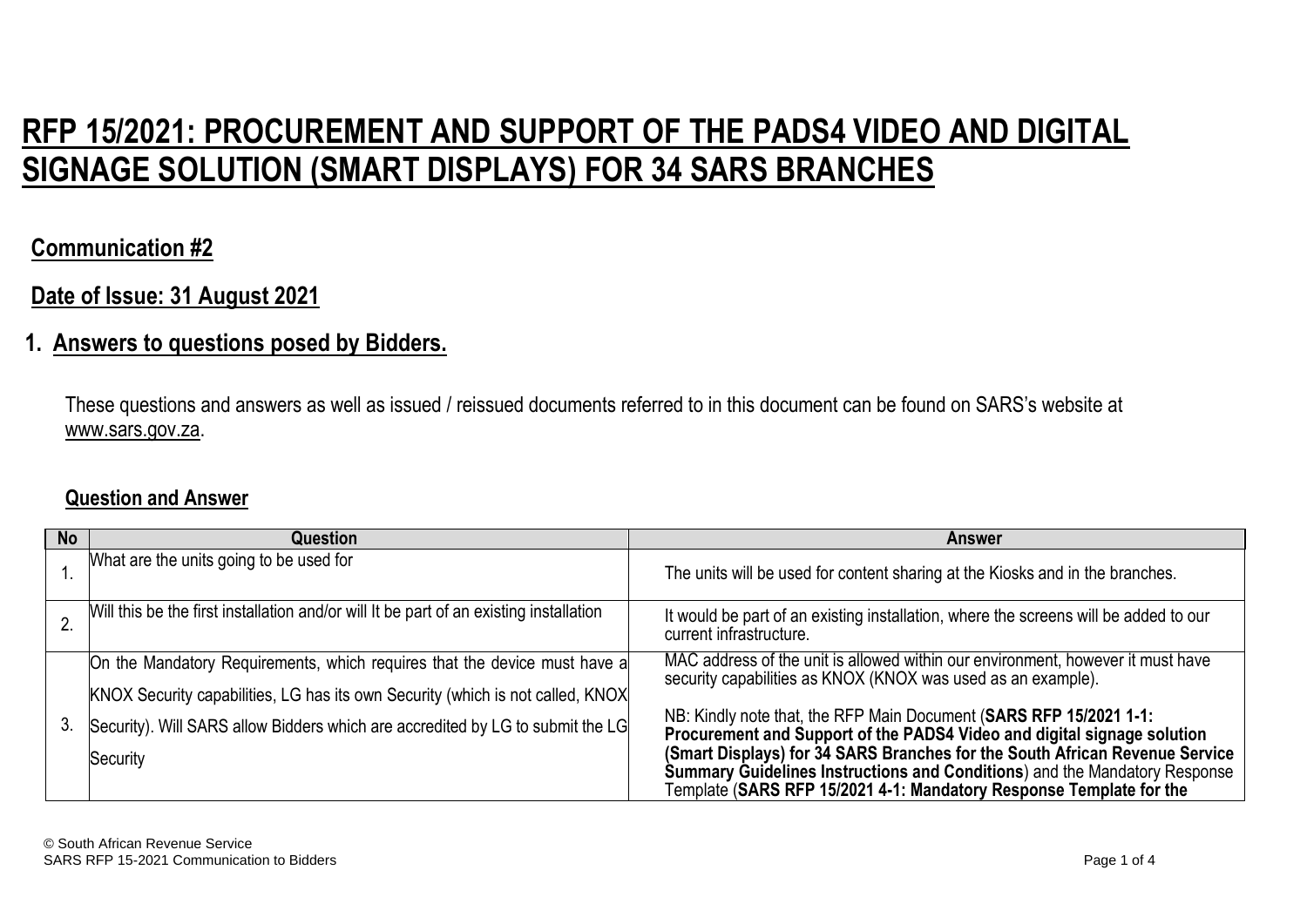| <b>No</b>        | Question                                                                                                                                                                                                                                                                                                                                                                            | <b>Answer</b>                                                                                                                                                                                   |
|------------------|-------------------------------------------------------------------------------------------------------------------------------------------------------------------------------------------------------------------------------------------------------------------------------------------------------------------------------------------------------------------------------------|-------------------------------------------------------------------------------------------------------------------------------------------------------------------------------------------------|
|                  |                                                                                                                                                                                                                                                                                                                                                                                     | Procurement and Support of the PADS4 Video and digital signage solution<br>(Smart Displays) for 34 SARS Branches) have been updated, since the Mandatory<br>Requirements has also been updated. |
| $\overline{4}$ . | Will the Bidders be allowed to submit a USB Sticker, instead of CD/DVD?                                                                                                                                                                                                                                                                                                             | Yes, the Bidders are allowed to submit a USB Sticker instead of a CD/DVD                                                                                                                        |
| 5.               | Which PADS4 HTML5 Viewer License are required, BASIC or XPRESS?                                                                                                                                                                                                                                                                                                                     | Hardware is required that are PADS4 HTML5 compatible. Licenses are not a<br>requirement.                                                                                                        |
| 6.               | Which SARS PADS4 server must these additional licenses be added to?                                                                                                                                                                                                                                                                                                                 | As per number 5 above, SARS will not need any additional license to be added.                                                                                                                   |
|                  |                                                                                                                                                                                                                                                                                                                                                                                     | SOC is a prerequisite to ensure the HTML5 licenses can work on the proposed<br>screens.                                                                                                         |
|                  | A Network Screen System with a display size starting at 49" and allow for                                                                                                                                                                                                                                                                                                           |                                                                                                                                                                                                 |
| 7.               | suppliers to develop larger configurations as their proposed offering                                                                                                                                                                                                                                                                                                               | SARS is looking for a minimum of or at least 49 inch in size.                                                                                                                                   |
| 8.               | A Media Management & Distribution System regardless of brand, for you to<br>compare functionality vs cost                                                                                                                                                                                                                                                                           | SARS has a media management system already in place, henceforth the screens<br>must be SOC and PADS4 HTML5 compatible.                                                                          |
| 9.               | Consider lower resolution solutions, unless you are sure that all of the media that<br>you will be displayed here will be shot in 4k, edited in 4k, and exported in 4k.<br>Because most people cannot tell the difference between 1k 2k and 4k,<br>businesses generally go with the most cost-effective solution/resolution that will<br>get the job done i.e. deliver the message. | The requirement of SARS is that of 4K only and no lower resolutions will be allowed.                                                                                                            |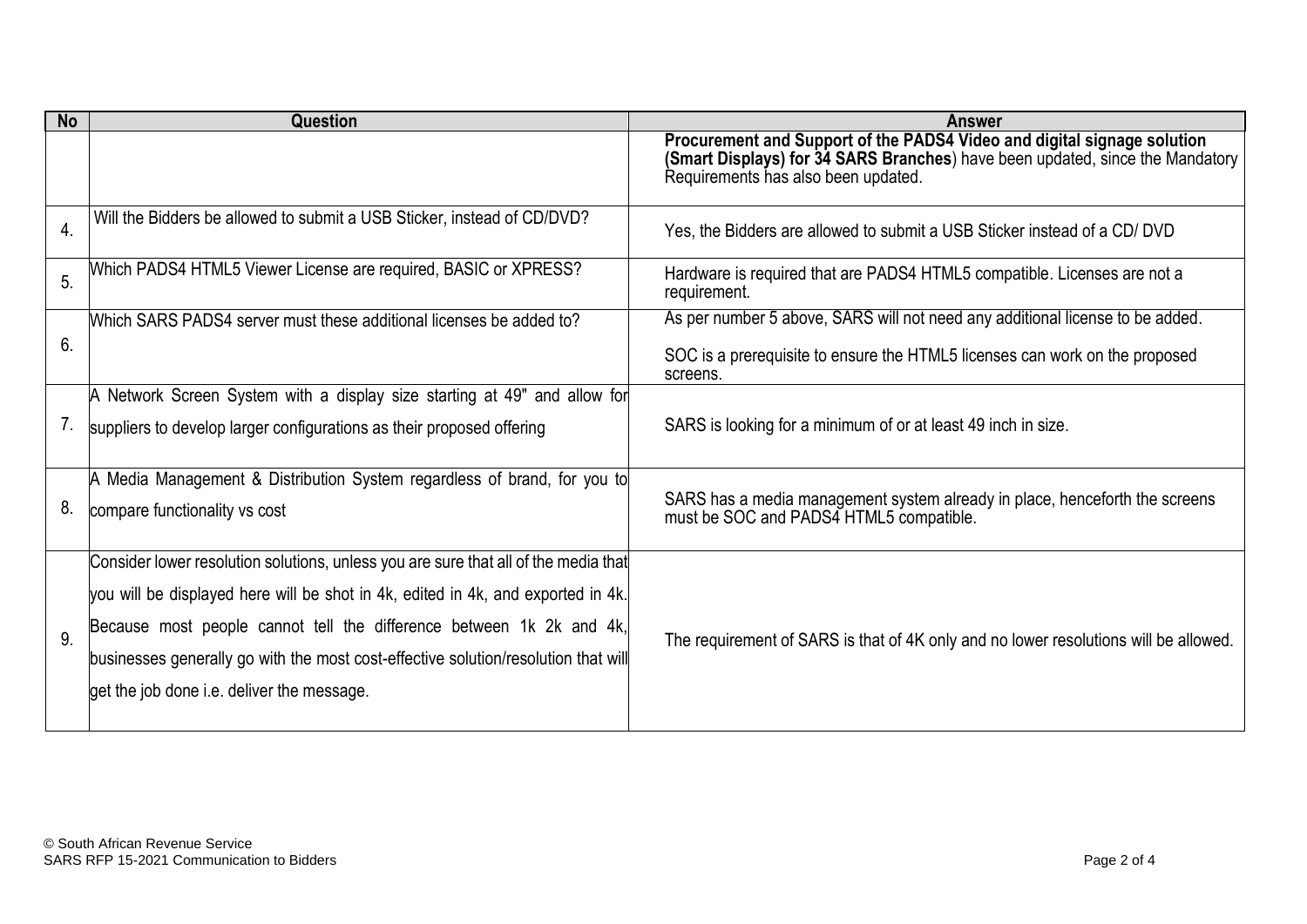| <b>No</b> | <b>Question</b>                                                                     | <b>Answer</b>                                                                                                                                                       |
|-----------|-------------------------------------------------------------------------------------|---------------------------------------------------------------------------------------------------------------------------------------------------------------------|
| 10.       | The LG display brochure does not have any information that states the displays      |                                                                                                                                                                     |
|           | are PADS4 certified. Alternatively, we do have a letter from LG stating that their  | Yes a letter from the OEM confirming the PADS4 certification is acceptable as proof.                                                                                |
|           | displays are PADS4 certified - will this be acceptable?                             |                                                                                                                                                                     |
|           | 11. Installation requirements per branch                                            | Wireless System on Chip is a requirement, therefore no cabling required. Cabling for<br>example, power if required will be provided by SARS.                        |
|           | Will connectivity to the displays be via HDMI or Ethernet?<br>a)                    | Wireless connection System on Chip                                                                                                                                  |
|           | If Ethernet, will the points be provided at each screen location or do we<br>b)     |                                                                                                                                                                     |
|           | have to install new network points?                                                 | No.                                                                                                                                                                 |
| 11.       | Should network point be provided, kindly provide the standard length,<br>C)         |                                                                                                                                                                     |
|           | distance?                                                                           | No.                                                                                                                                                                 |
|           | What are the minimum bandwidth requirements for Ethernet cable?<br>d)               | N/A                                                                                                                                                                 |
|           | What are the standard mounting requirements per branch - brick-wall,<br>e)          |                                                                                                                                                                     |
|           | dry-wall, ceiling-mount or pole mount?                                              | It varies per branch, SARS will provide information per site to vendor. It is the<br>responsibility of the bidder to ensure that the quoted amount is all inclusive |
| 12.       | Is power available for all sites, kindly provide the average length / distance from | Power is available in all SARS sites; however length/distance to installation points per                                                                            |
|           | the power point to the installation point?                                          | sites differs and SARS is unable to estimate. It is the responsibility of the bidders to<br>make adequate provisions of the cables and quote accordingly.           |
| 13.       | 13. PADS requirements:                                                              |                                                                                                                                                                     |
|           |                                                                                     |                                                                                                                                                                     |